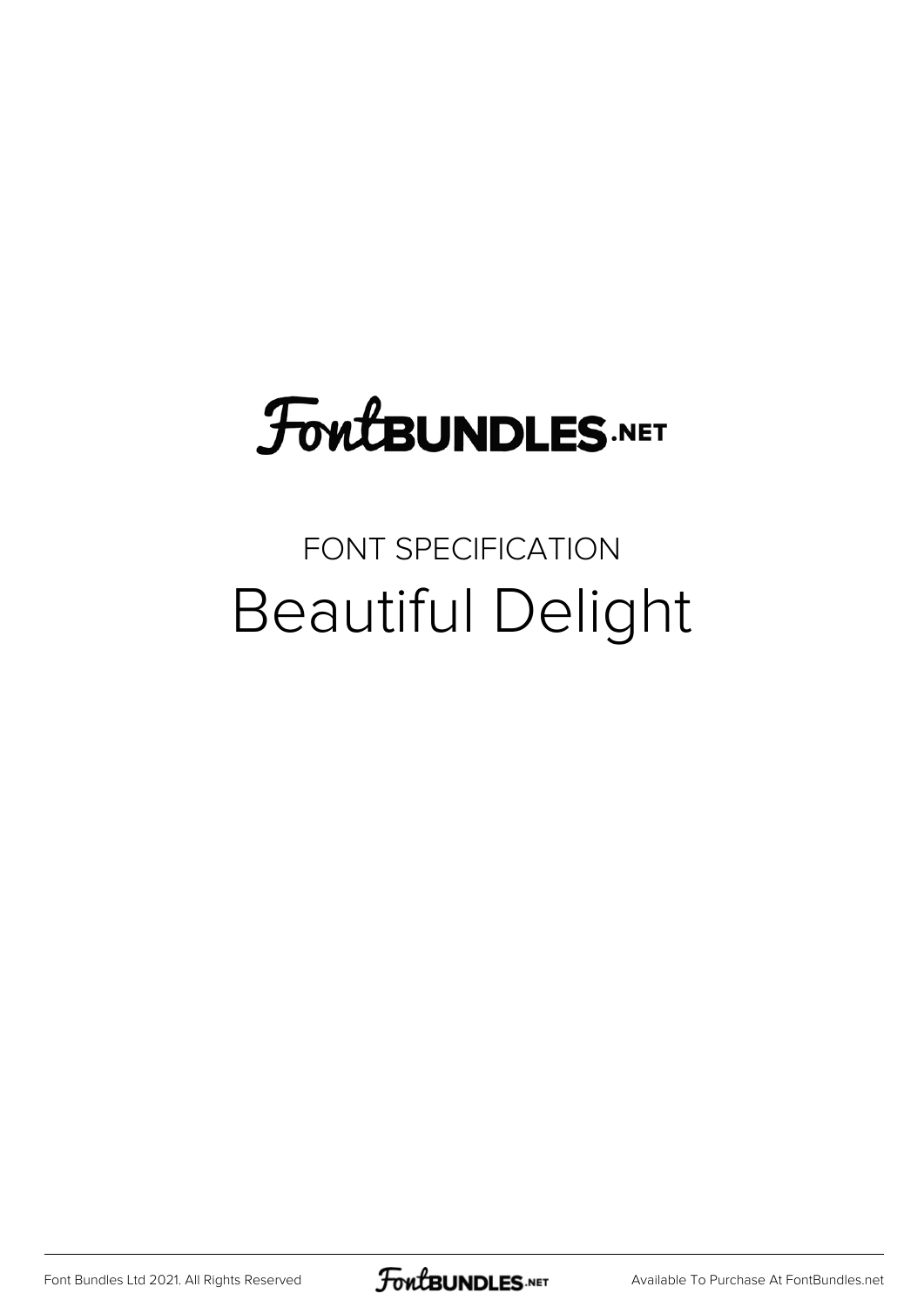### Beautiful Delight - Regular

**Uppercase Characters** 

ABCDEFGHIJLIN NOPQR STUVUXYP

Lowercase Characters

 $a\, b\, c\, d\, e\, \ell\, g\, h\, i\, j\, k\, \ell\, m\, n\, o\, p\, q\, v\, s\, t\, u\, v\, w\, x\, y\, z$ 

**Numbers** 

## 0123456789

Punctuation and Symbols

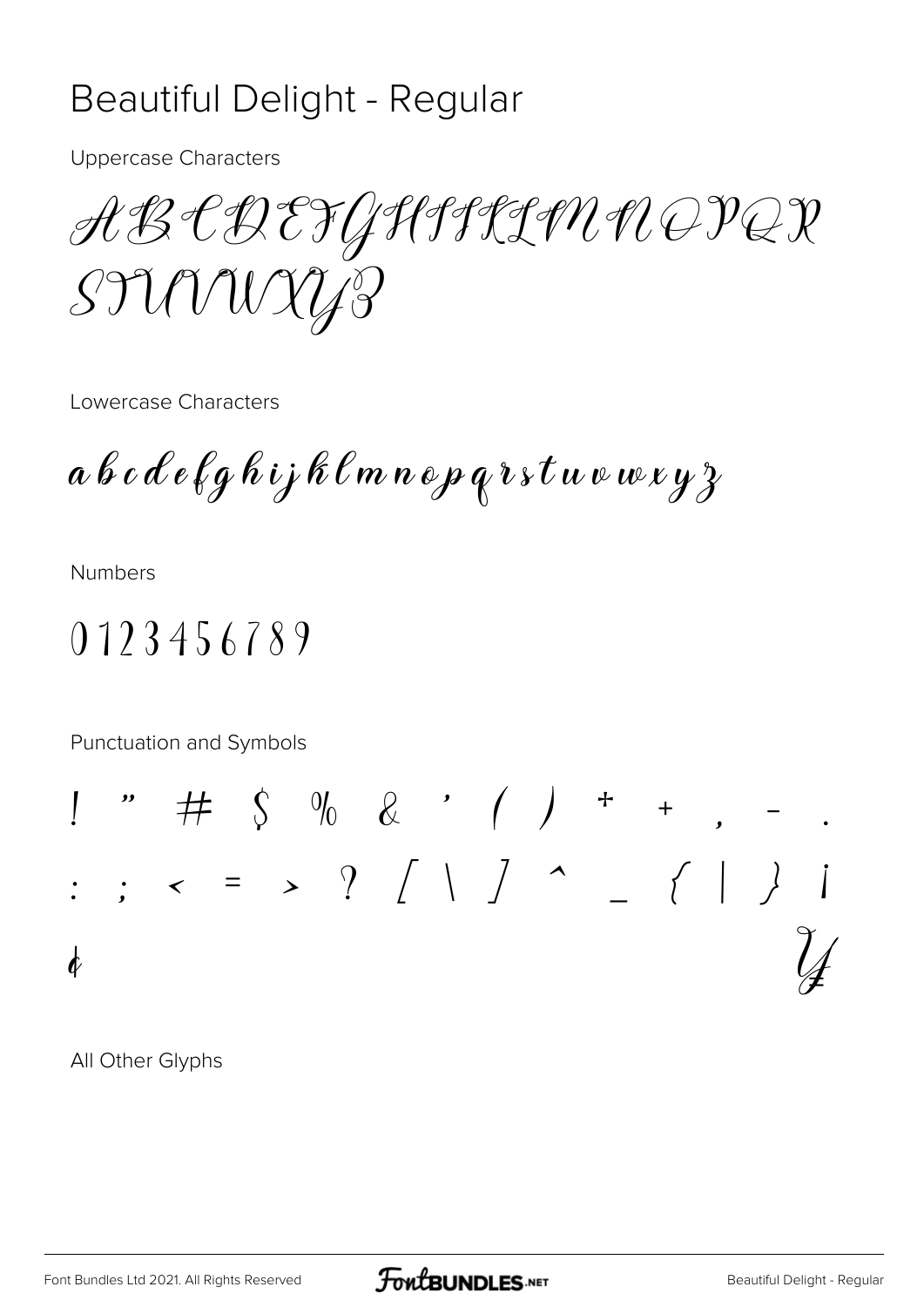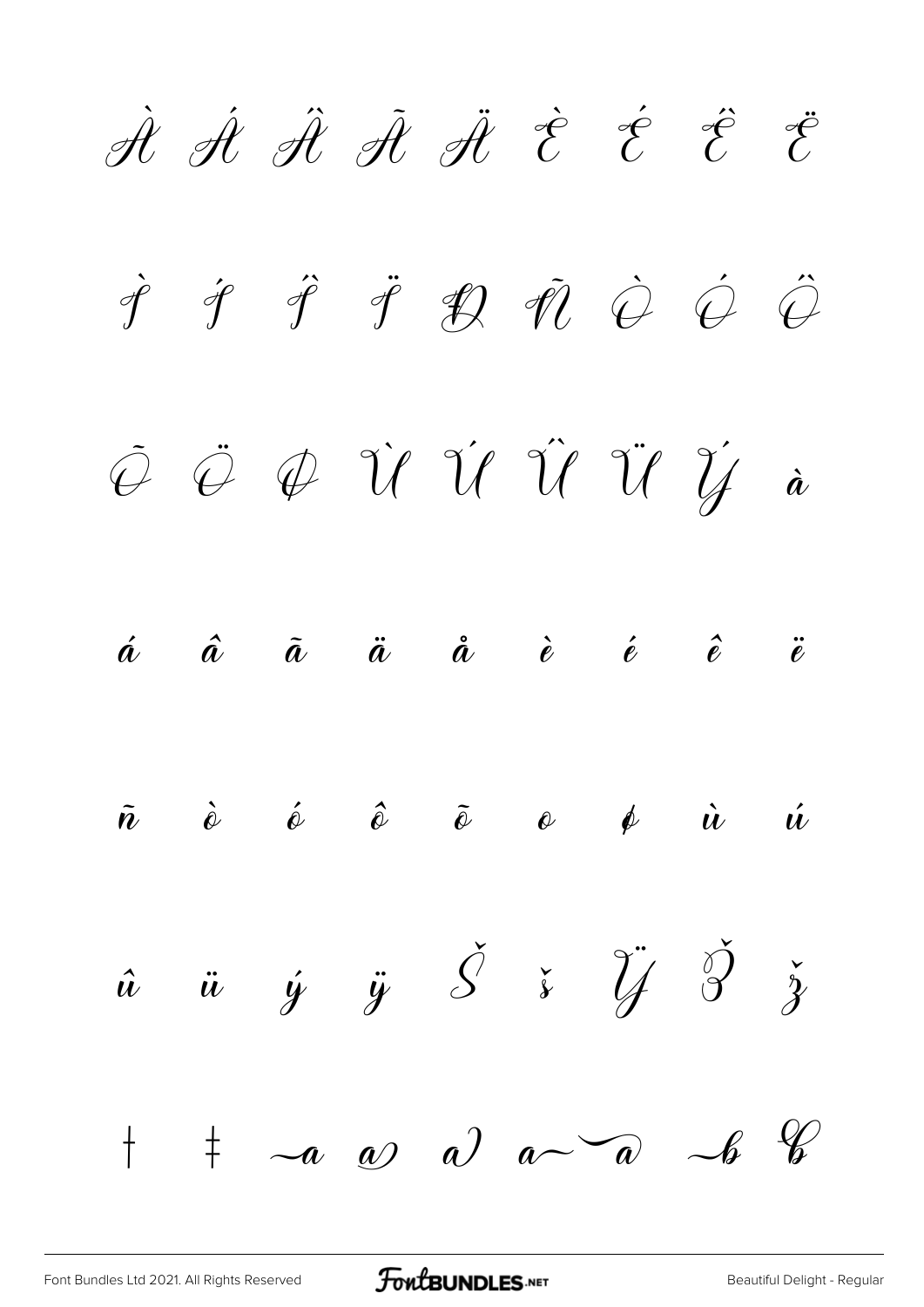b b  $\beta$  b  $\sim$  c  $\sigma$  d  $x^2$  of  $x^2$   $x^3$   $x^4$  of  $x^5$   $x^6$  or DO PPFFFF  $-9999328288888$  $\begin{bmatrix} 1 & \sqrt{2} & \sqrt{2} & \sqrt{2} & \sqrt{2} & \sqrt{2} & \sqrt{2} & \sqrt{2} & \sqrt{2} & \sqrt{2} & \sqrt{2} & \sqrt{2} & \sqrt{2} & \sqrt{2} & \sqrt{2} & \sqrt{2} & \sqrt{2} & \sqrt{2} & \sqrt{2} & \sqrt{2} & \sqrt{2} & \sqrt{2} & \sqrt{2} & \sqrt{2} & \sqrt{2} & \sqrt{2} & \sqrt{2} & \sqrt{2} & \sqrt{2} & \sqrt{2} & \sqrt{2} & \sqrt{2} & \sqrt{2} & \sqrt{2} & \sqrt{2} & \sqrt{2} & \$  $\dot{\phi}$  is  $\dot{\phi}$  if  $\dot{\phi}$  and  $\dot{\phi}$ 

 $\%$   $\mathcal{R}$   $\mathcal{R}$   $\sim$   $\kappa$   $\kappa$   $\sim$   $\%$   $\ell$   $\ell$   $\ell$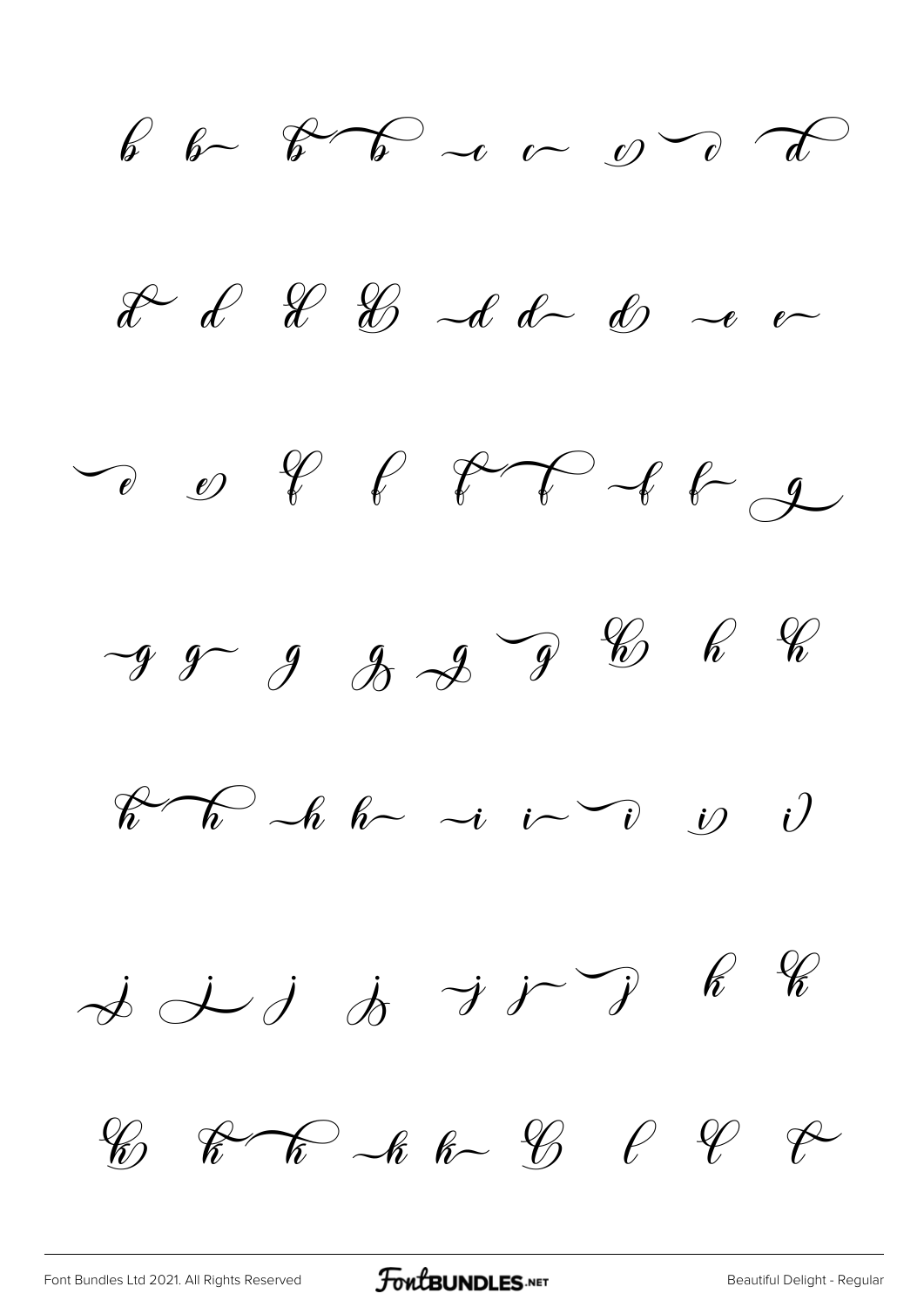









 $\begin{array}{ccccccccc}\n\sqrt{x} & \omega & \omega & \omega & y & \omega & \omega & \omega & \omega & \omega\n\end{array}$ 

[Font Bundles Ltd 2021. All Rights Reserved](https://fontbundles.net/) **FoutBUNDLES.NET** Seautiful Delight - Regular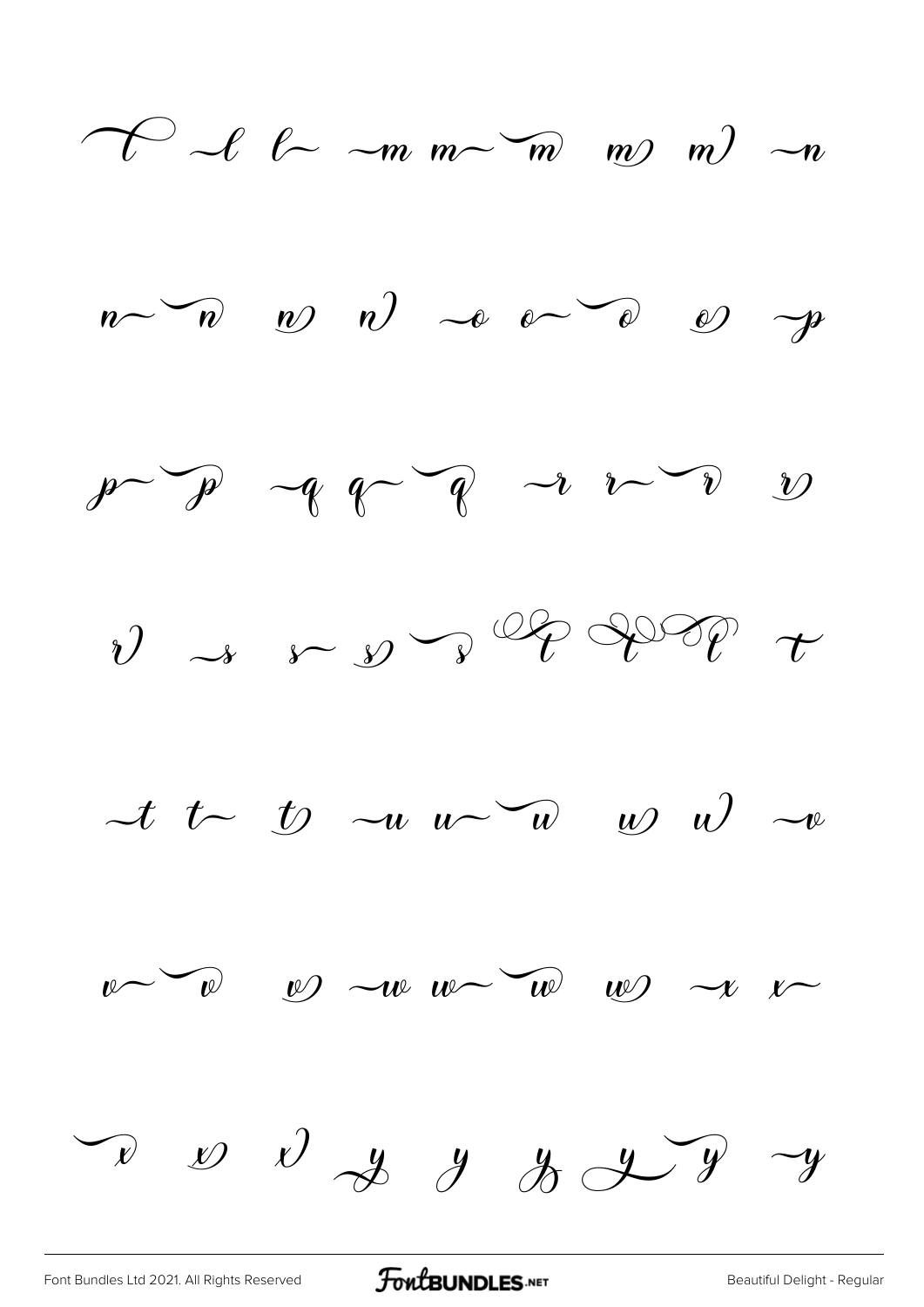$y \rightarrow 3 \rightarrow 3 \rightarrow 3 \rightarrow 3 \rightarrow 8$  $f$   $f$   $f$   $f$   $f$   $f$   $f$   $f$   $f$ 

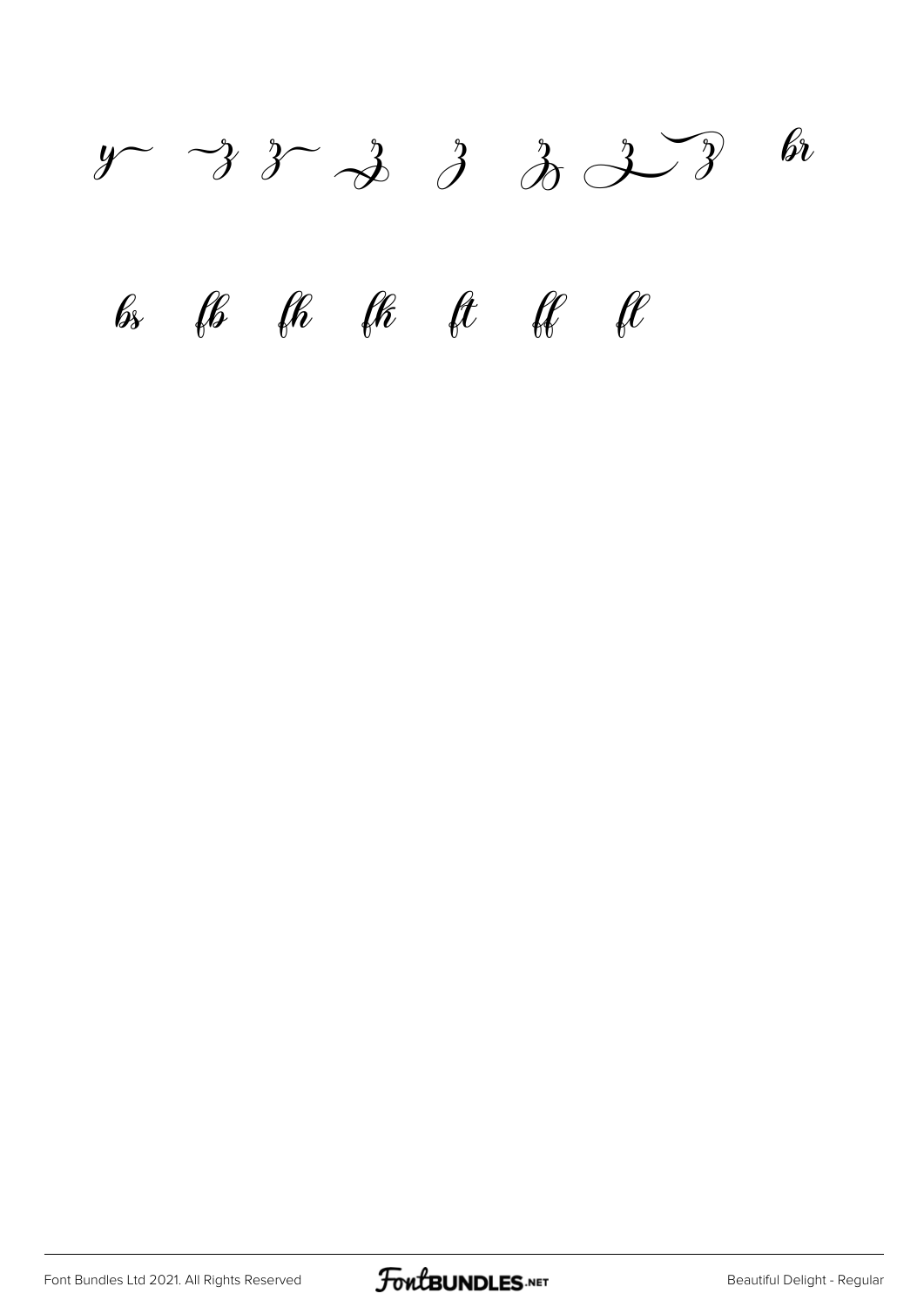#### Beautiful Delight Left - Regular

**Uppercase Characters** 

ABCDEFGHIJLIN NOPQR STUUNYA

Lowercase Characters

 $a\, b\, c\, d\, e\, \ell\, g\, h\, i$ j k $\,\ell\, m\, n\, o\, p\, q\, v\, s\, t\, w\, v\, w\, x\, y\, z$ 

**Numbers** 

# 0123456789

Punctuation and Symbols

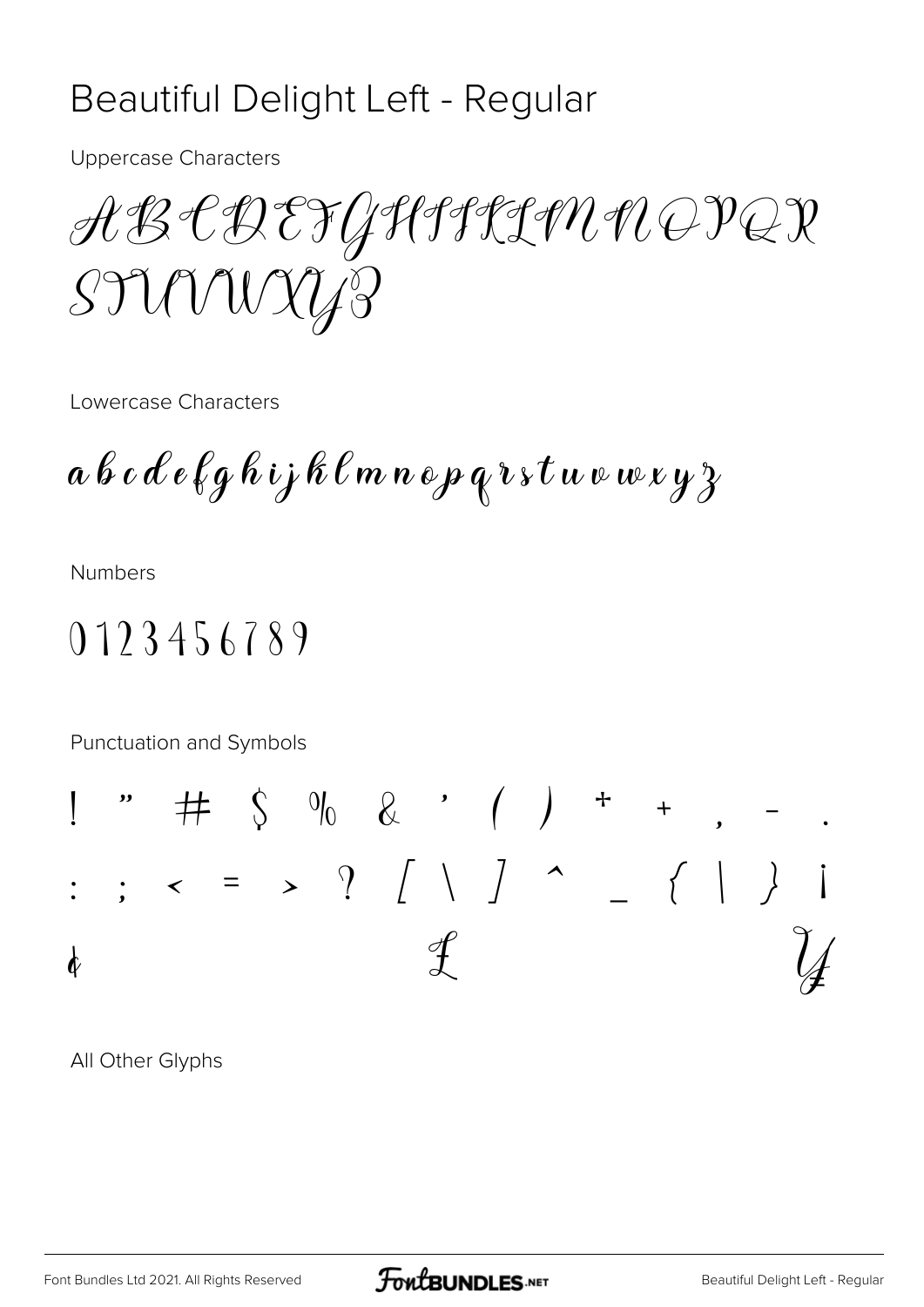

[Font Bundles Ltd 2021. All Rights Reserved](https://fontbundles.net/) **FoutBUNDLES.NET** [Beautiful Delight Left - Regular](https://fontbundles.net/)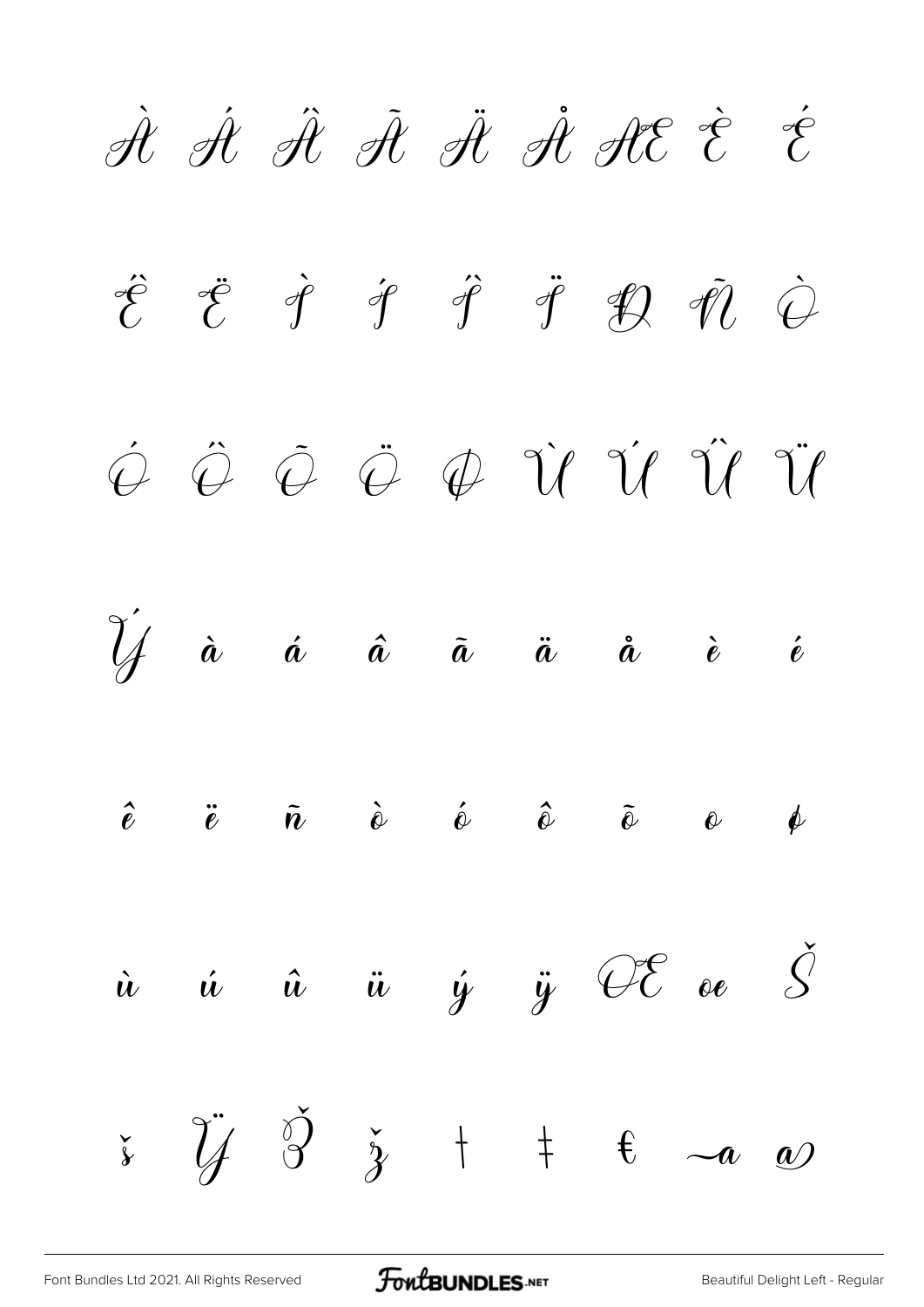

[Font Bundles Ltd 2021. All Rights Reserved](https://fontbundles.net/) **FoutBUNDLES.NET** [Beautiful Delight Left - Regular](https://fontbundles.net/)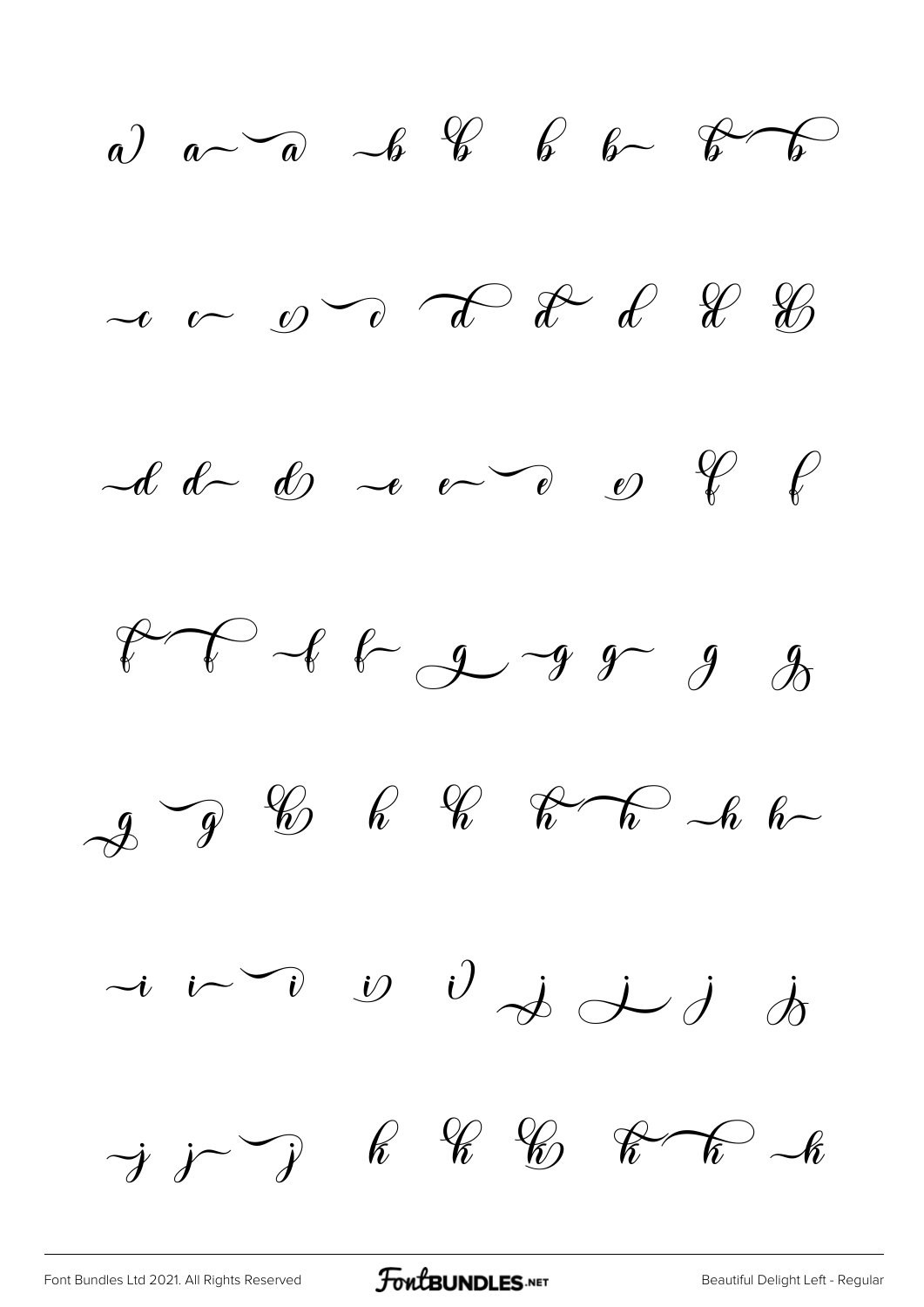

[Font Bundles Ltd 2021. All Rights Reserved](https://fontbundles.net/) **FoutBUNDLES.NET** [Beautiful Delight Left - Regular](https://fontbundles.net/)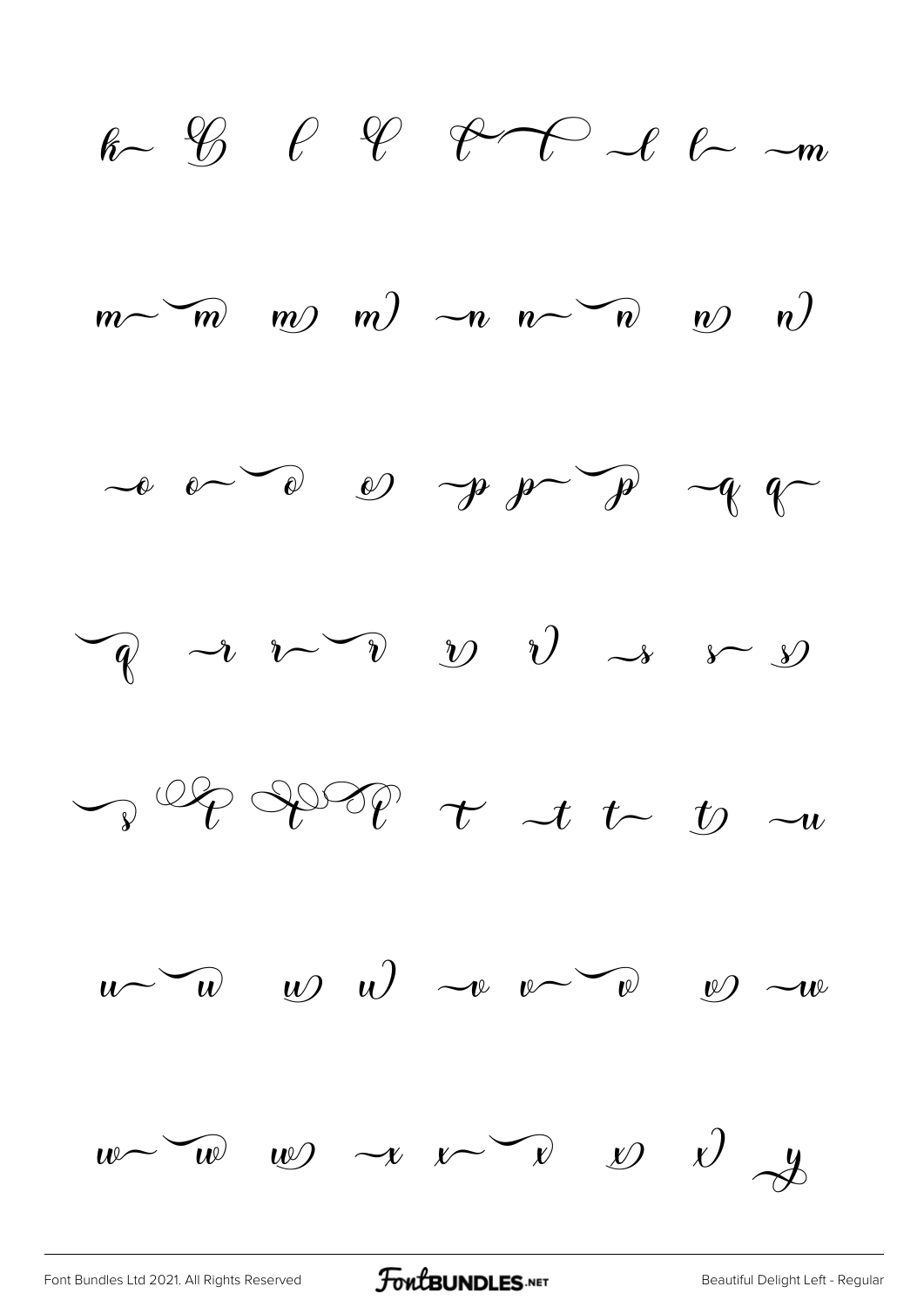

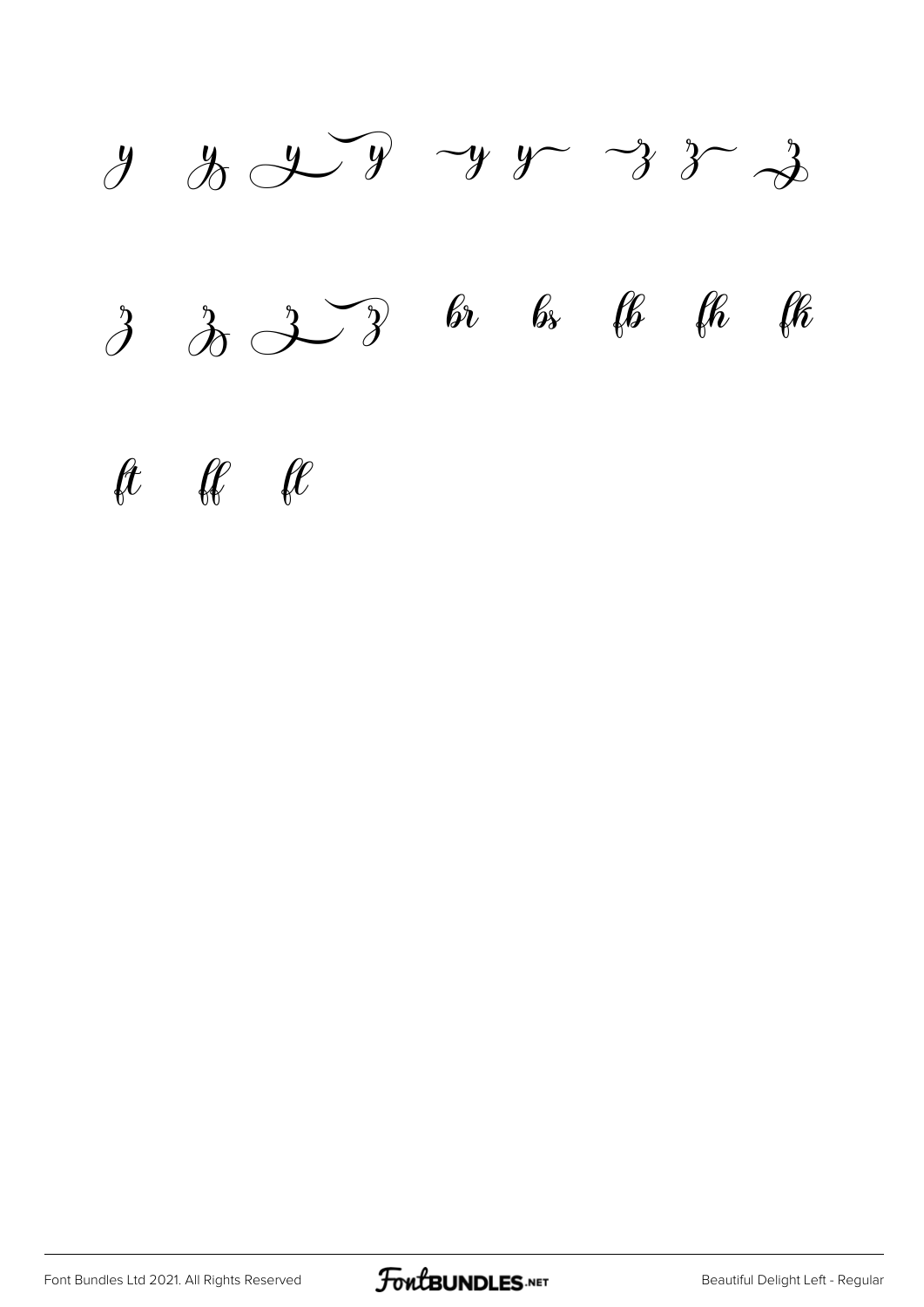#### Beautiful Delight SemiBold left - Regular

**Uppercase Characters** 

ABCDEFGHIJLIN NOPQR STUUNYA

Lowercase Characters

 $a\, b\, c\, d\, e\, \ell\, g\, h\, \iota$ j k $\,\ell\, m\, n\, o\, p\, q\, v\, s\, t\, u\, v\, w\, x\, y\, z$ 

**Numbers** 

# 0123456789

Punctuation and Symbols

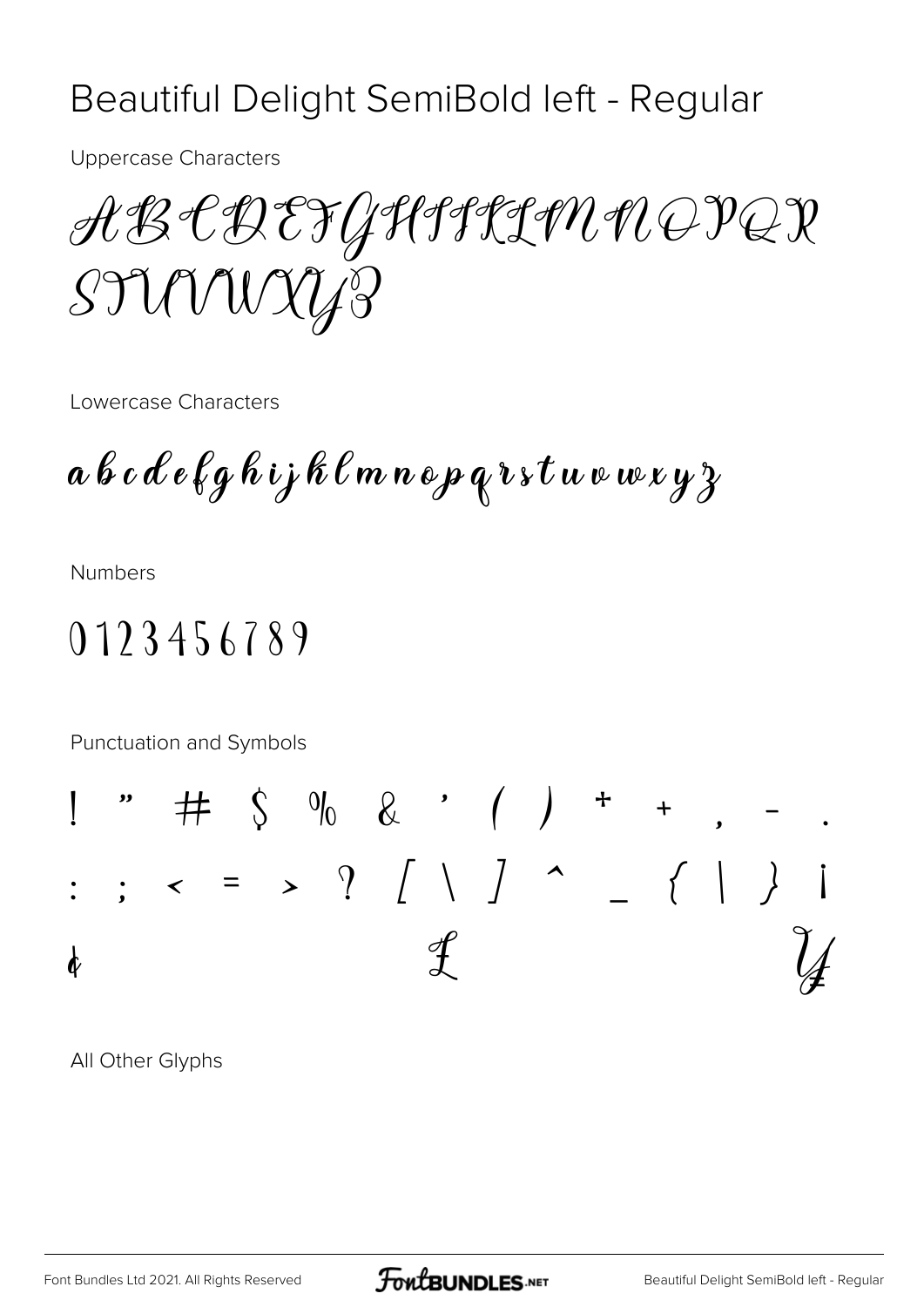

[Font Bundles Ltd 2021. All Rights Reserved](https://fontbundles.net/) **FoutBUNDLES.NET** [Beautiful Delight SemiBold left - Regular](https://fontbundles.net/)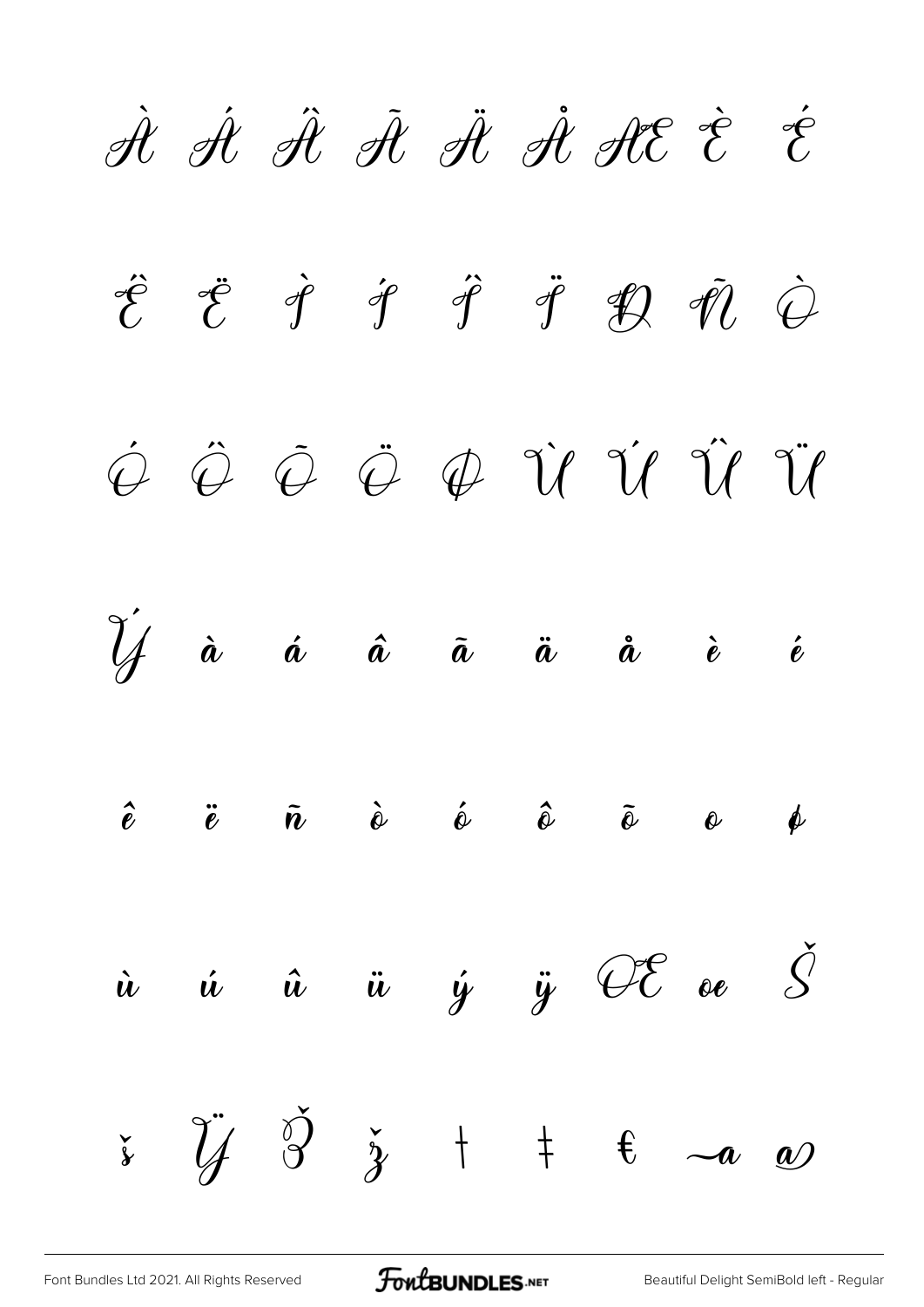a)  $a-\overline{a}$   $-\overline{b}$   $\overline{\mathscr{C}}$   $\overline{\mathscr{C}}$   $\overline{\mathscr{C}}$   $\overline{\mathscr{C}}$  $\sim$   $\sim$   $\sim$   $\sim$   $\sim$   $\approx$   $\ell$   $\ell$   $\%$  $-d-d$  d  $-e$   $e^0$   $e$   $g$   $f$  $P - 16 - 99$  $-2$   $-9$   $-6$   $-6$   $-7$   $-6$  $\rightarrow$   $i\rightarrow$   $i$   $j$   $j$   $j$   $j$   $k$  $\rightarrow j$   $\rightarrow$   $\ell$   $\ell$   $\ell$   $\ell$   $\kappa$   $\kappa$   $\ell$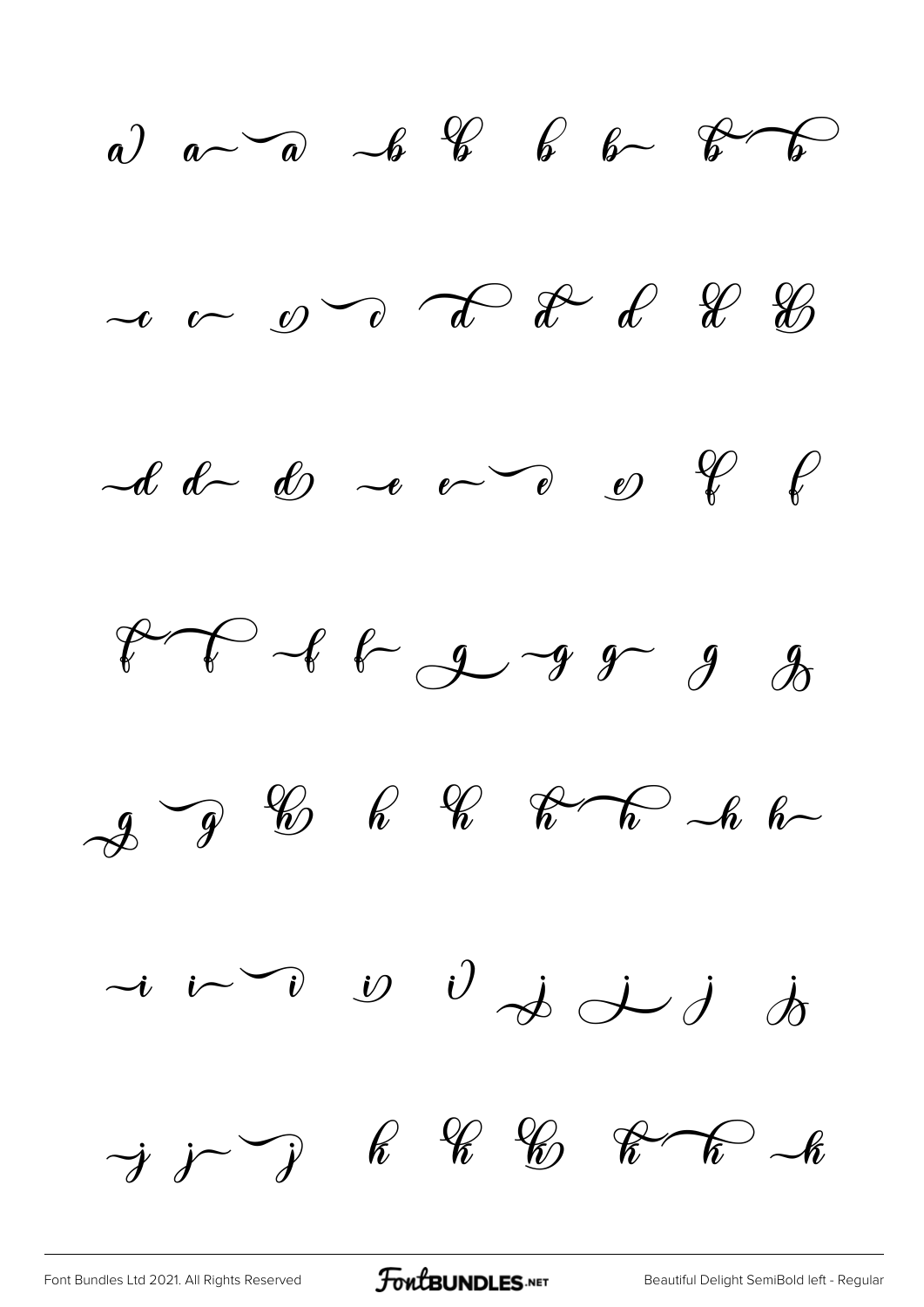

[Font Bundles Ltd 2021. All Rights Reserved](https://fontbundles.net/) **FoutBUNDLES.NET** [Beautiful Delight SemiBold left - Regular](https://fontbundles.net/)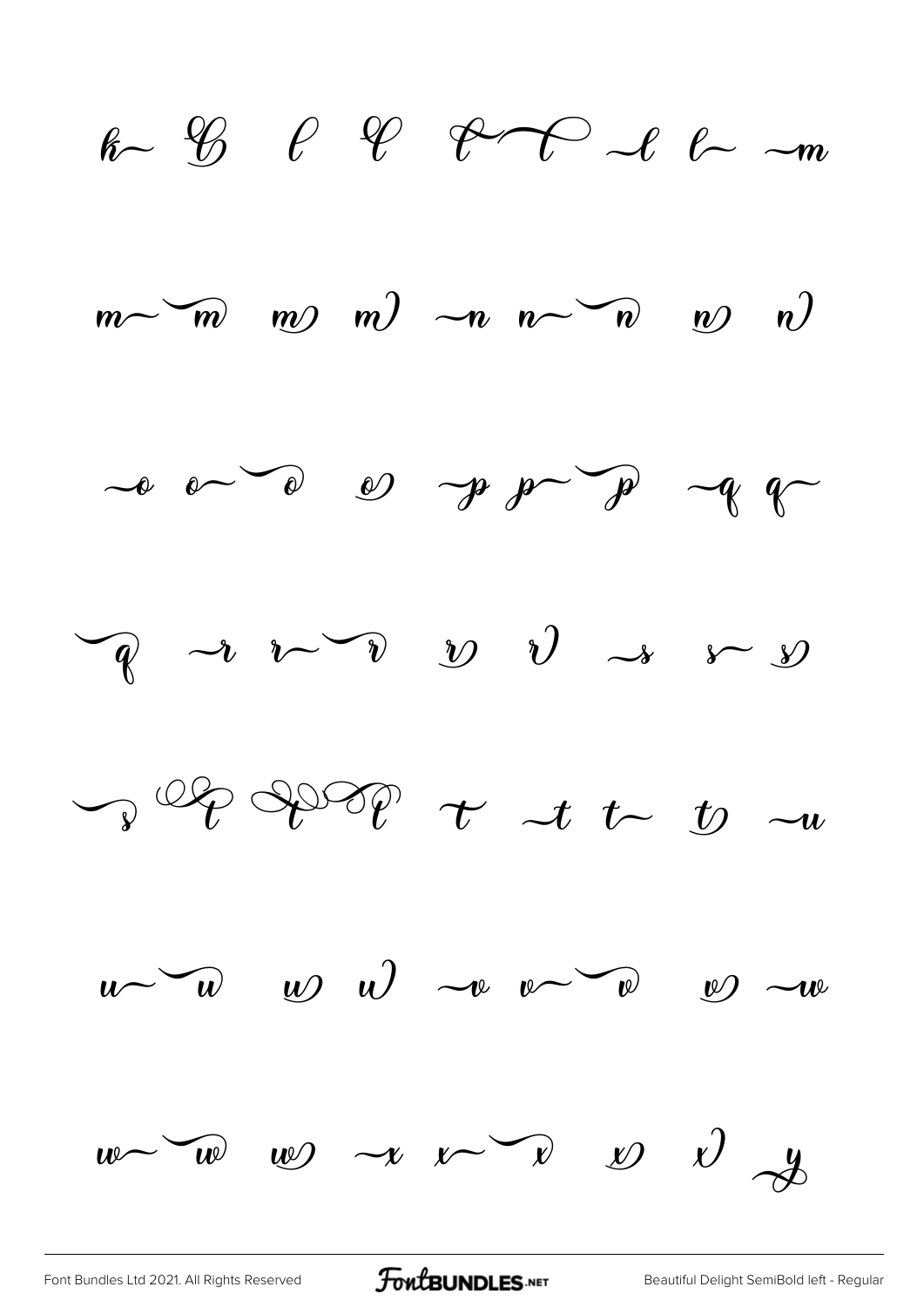

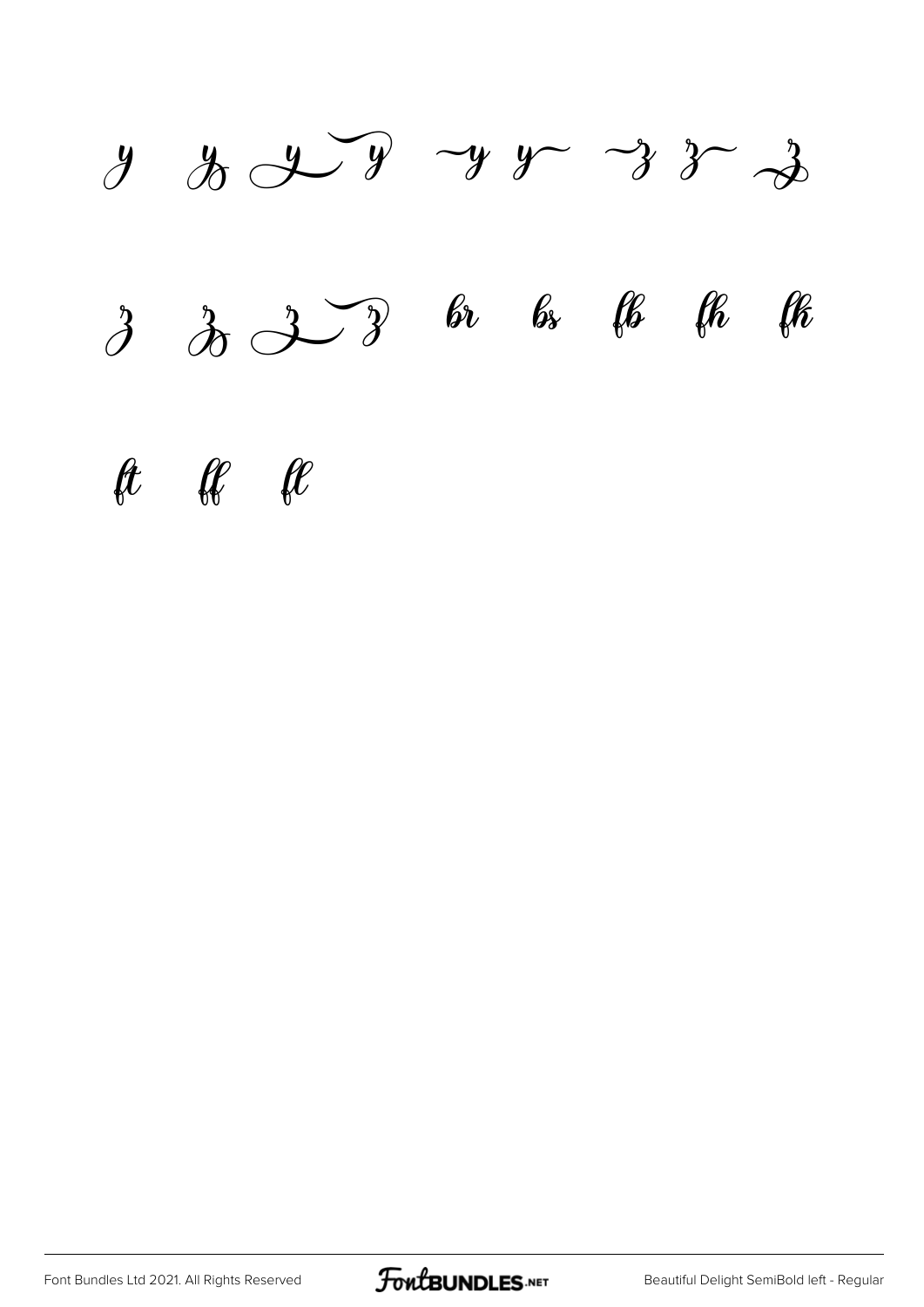#### Beautiful Delight Bold Left - Regular

**Uppercase Characters** 

ABCDEFGHILLMNOPQR STUVWXY3

Lowercase Characters

 $a\, b\, c\, d\, e\, \ell\, g\, h\, i$ j k $\,\ell\, m\, n\, o\, p\, q\, r\, s\, t\, u\, v\, w\, x\, y\, z$ 

**Numbers** 

# 0123456789

Punctuation and Symbols

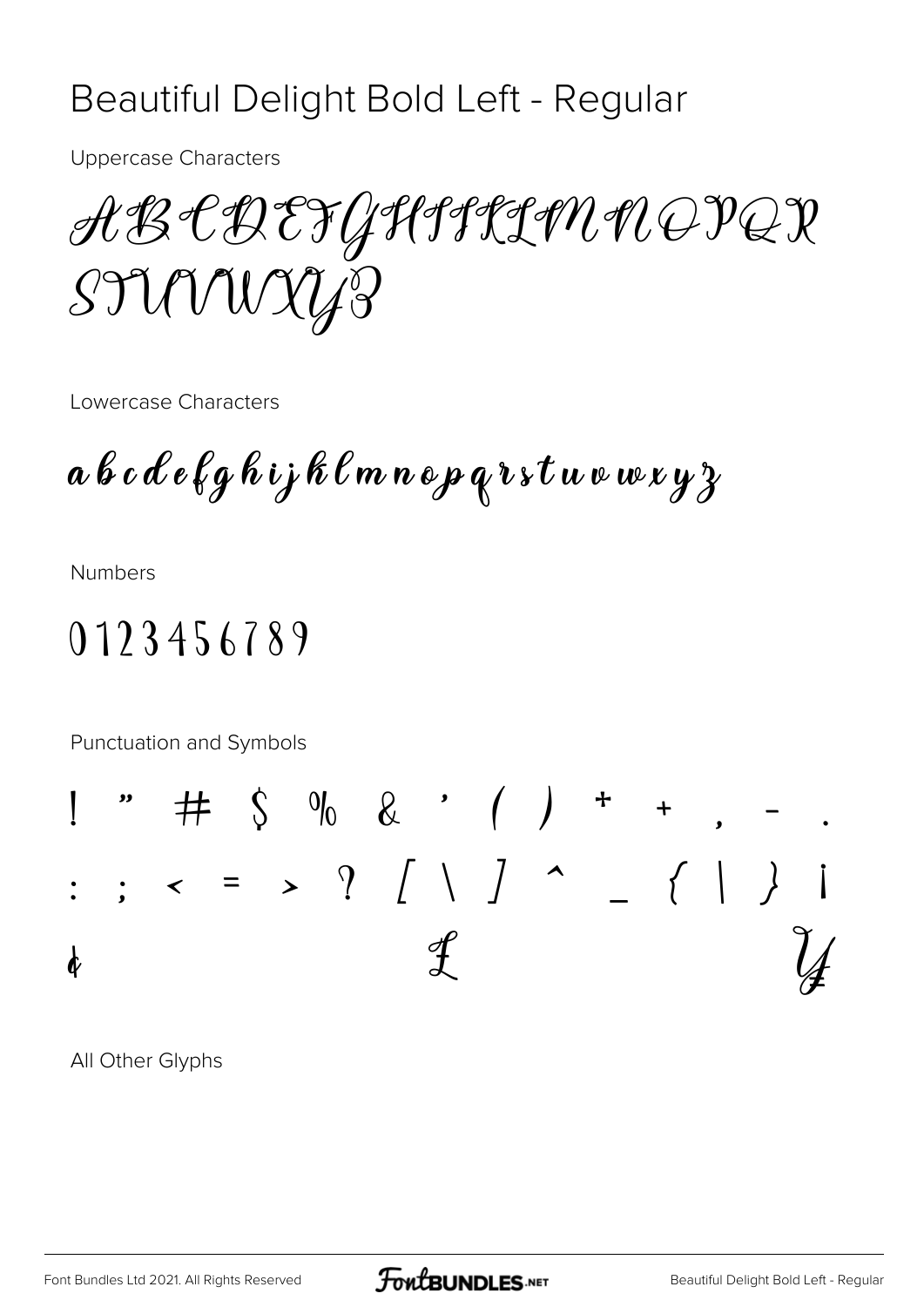

[Font Bundles Ltd 2021. All Rights Reserved](https://fontbundles.net/) **FoutBUNDLES.NET** [Beautiful Delight Bold Left - Regular](https://fontbundles.net/)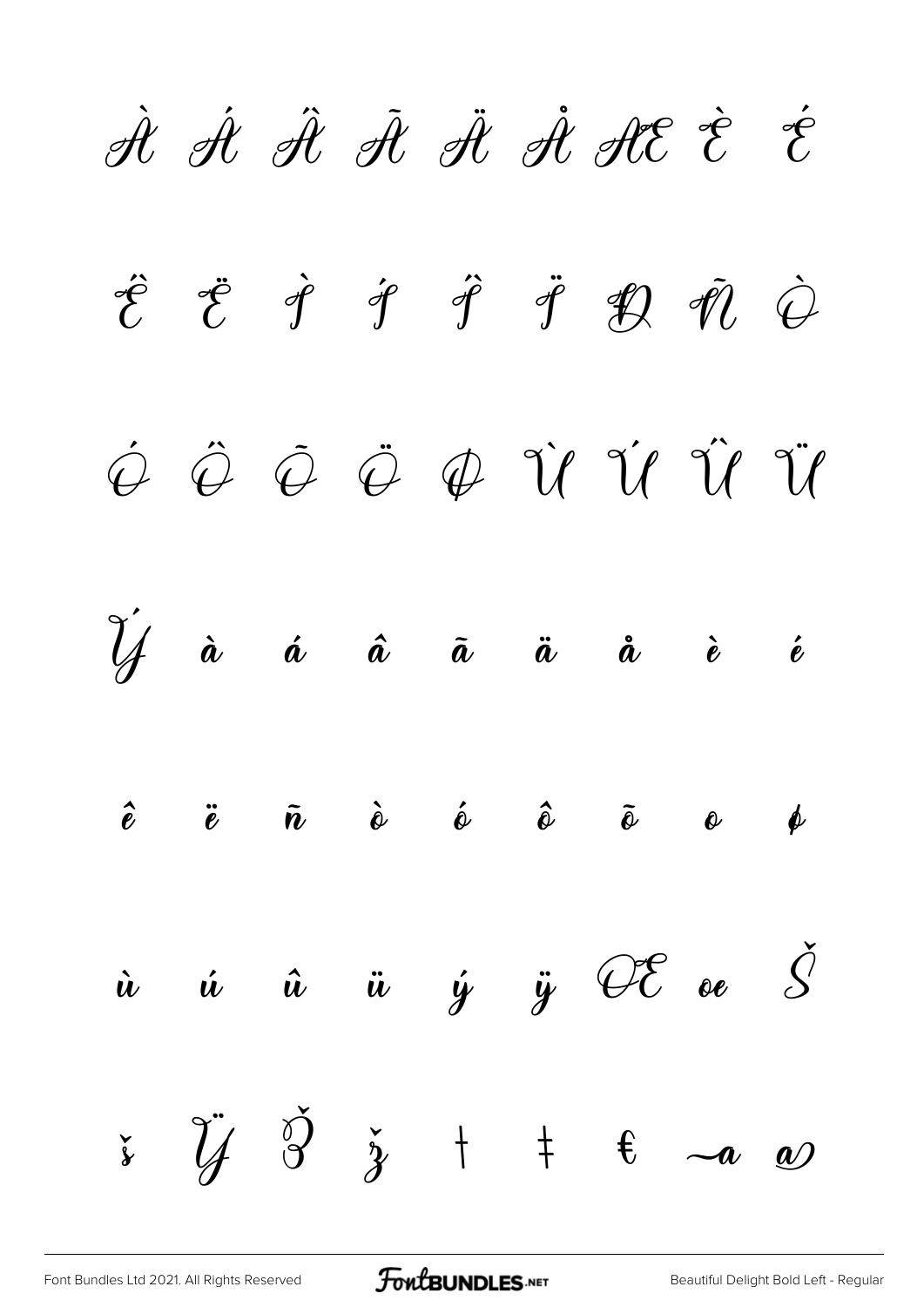

[Font Bundles Ltd 2021. All Rights Reserved](https://fontbundles.net/) **FoutBUNDLES.NET** [Beautiful Delight Bold Left - Regular](https://fontbundles.net/)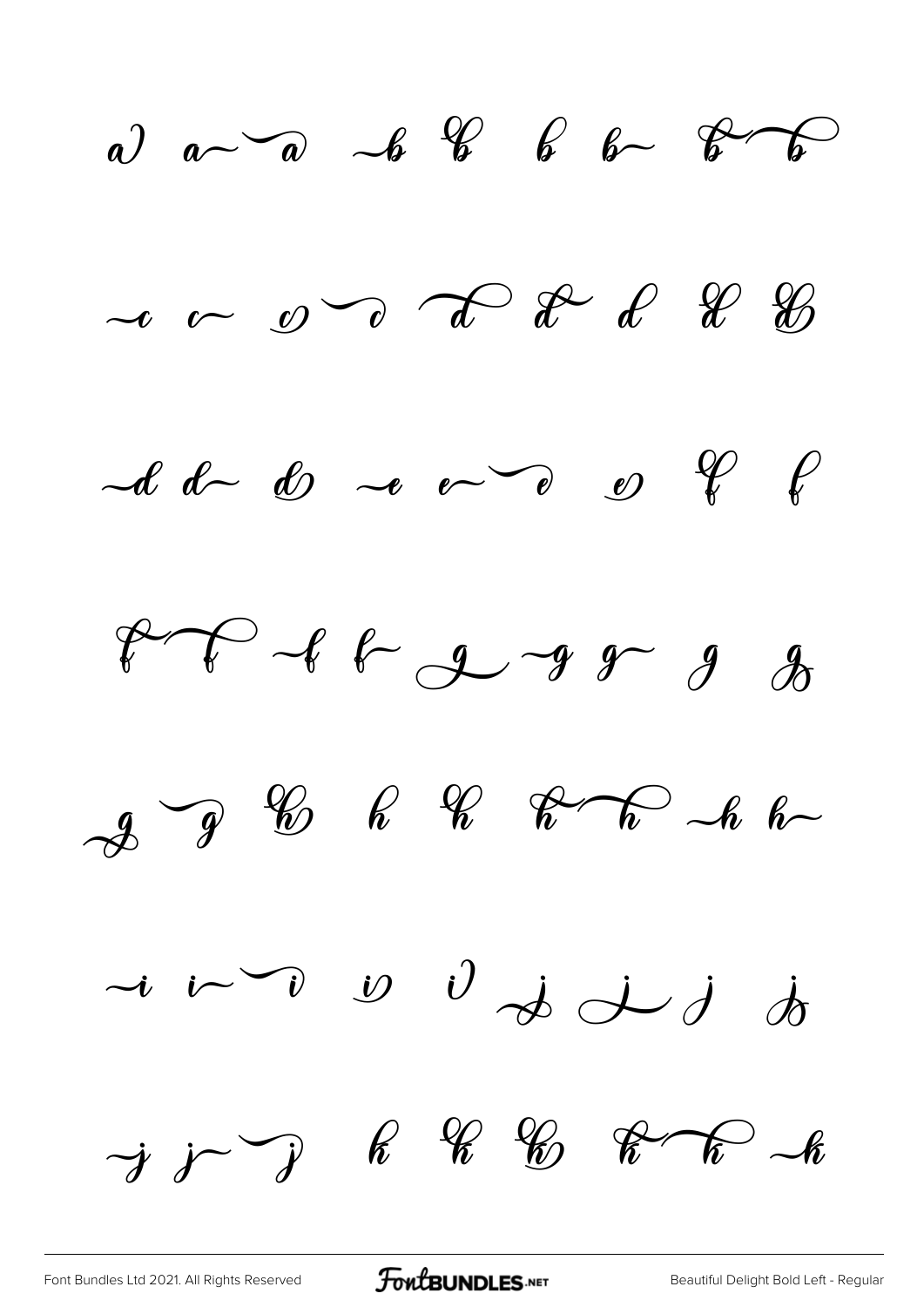

[Font Bundles Ltd 2021. All Rights Reserved](https://fontbundles.net/) **FoutBUNDLES.NET** [Beautiful Delight Bold Left - Regular](https://fontbundles.net/)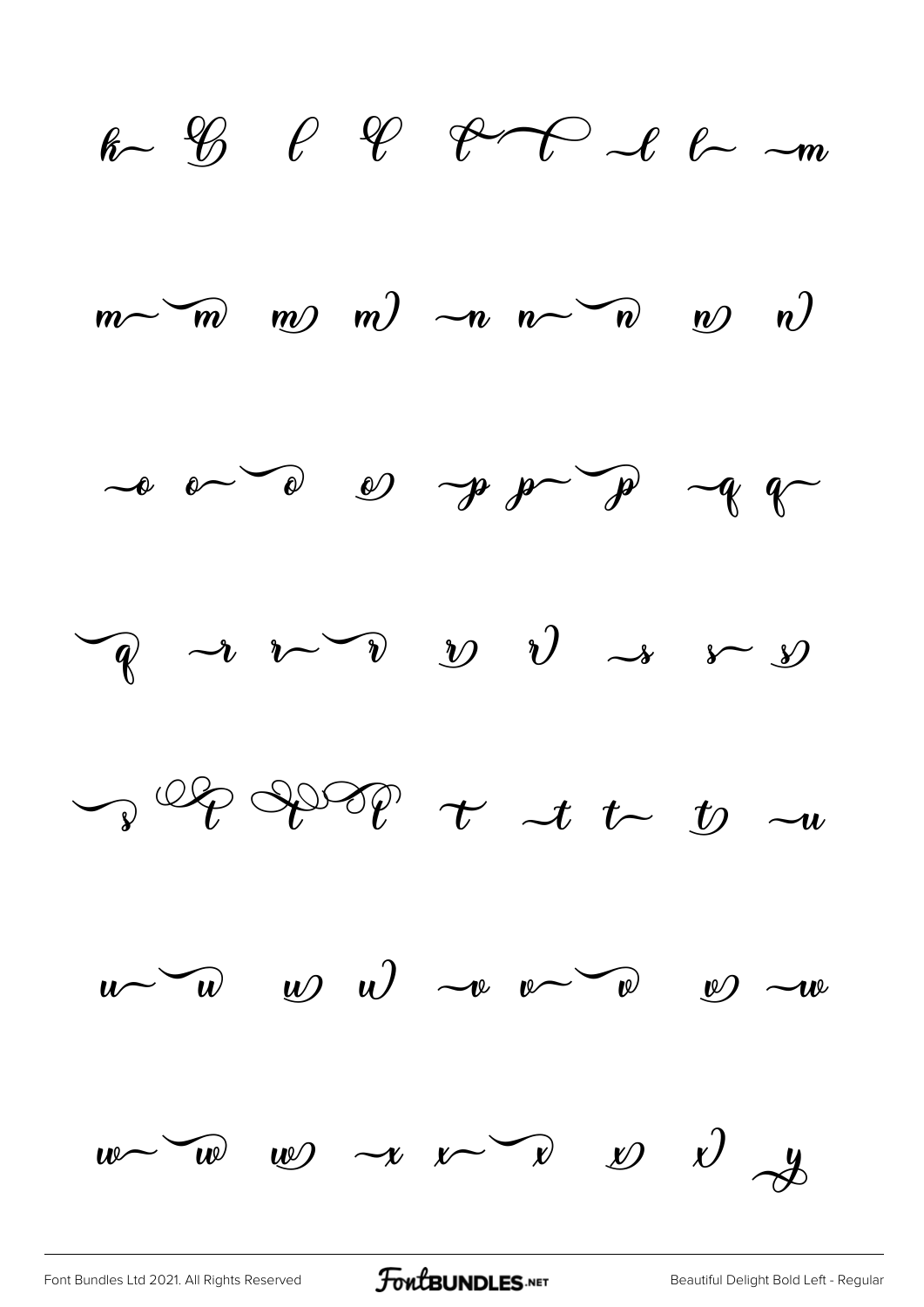![](_page_20_Picture_0.jpeg)

![](_page_20_Picture_2.jpeg)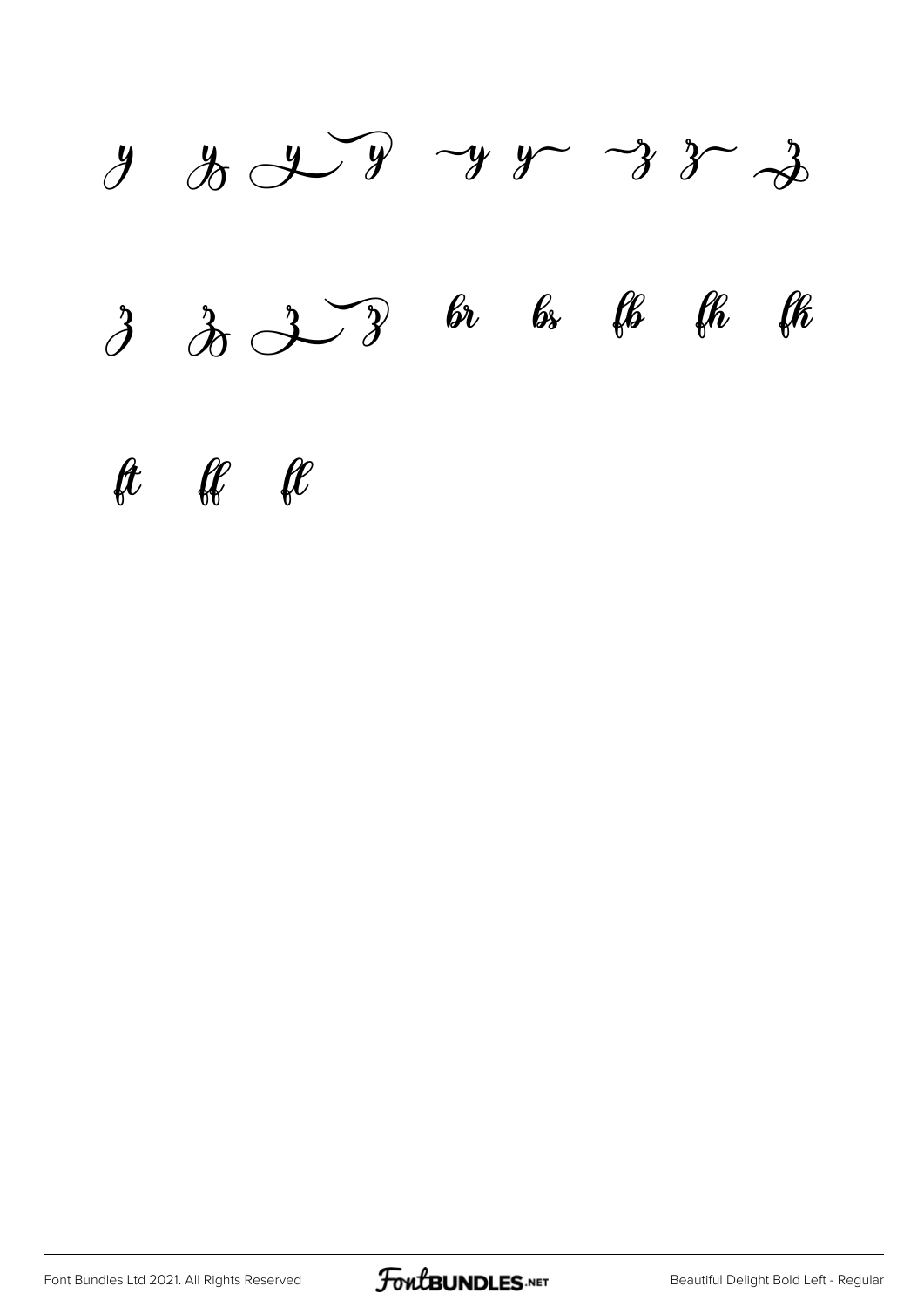#### Beautiful Delight Bold - Regular

**Uppercase Characters** 

ABCDEFGHIJCHN NOPQX STUVUXYP

Lowercase Characters

 $a\, b\, c\, d\, e\, \ell\, g\, h\, i\, j\, h\, \ell\, m\, n\, o\, p\, q\, r\, s\, t\, u\, v\, w\, x\, y\, z$ 

**Numbers** 

# 0123456789

Punctuation and Symbols

![](_page_21_Figure_8.jpeg)

![](_page_21_Picture_11.jpeg)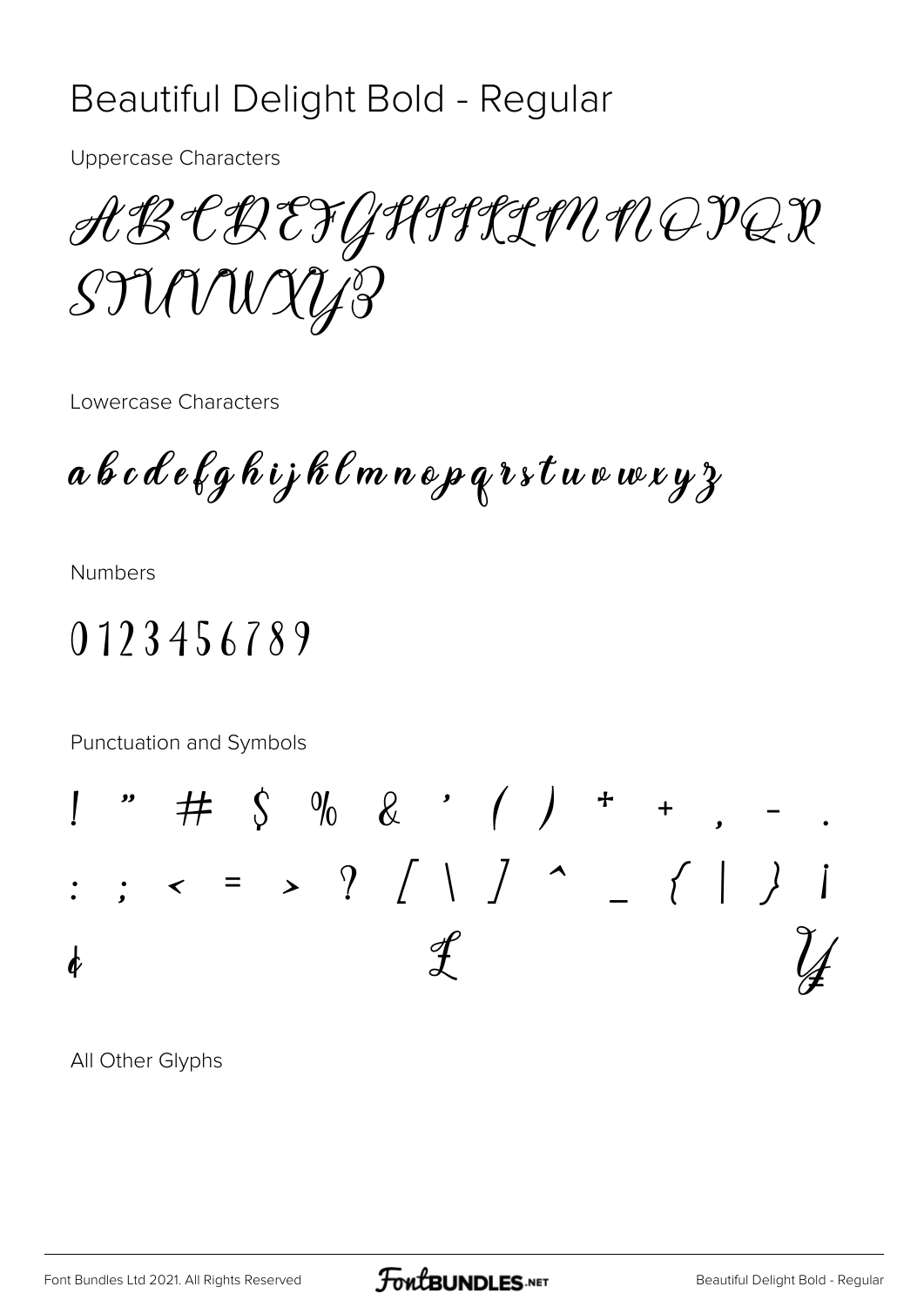![](_page_22_Picture_0.jpeg)

[Font Bundles Ltd 2021. All Rights Reserved](https://fontbundles.net/) **FoutBUNDLES.NET** [Beautiful Delight Bold - Regular](https://fontbundles.net/)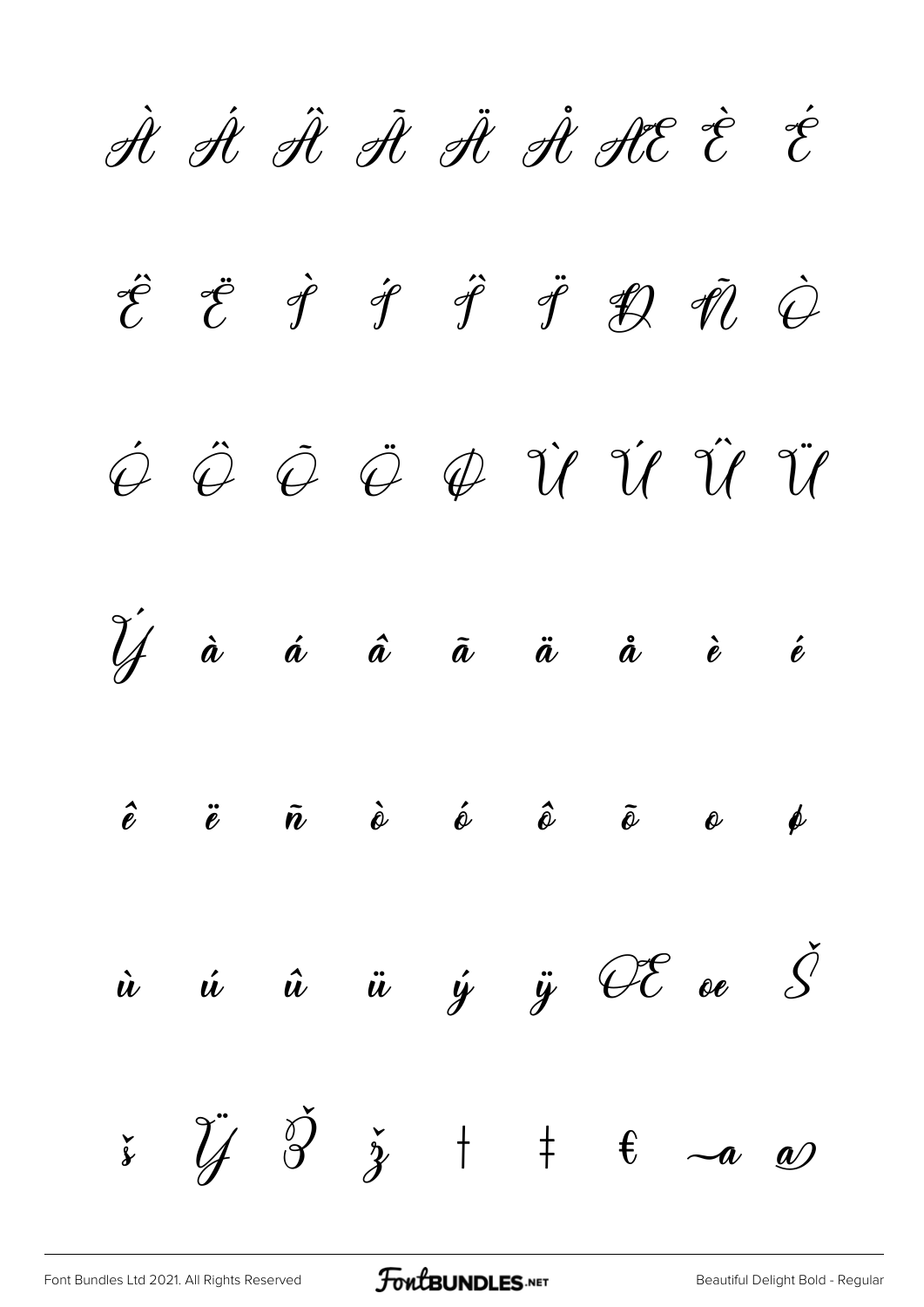a)  $a-\overline{a}$   $-\overline{b}$   $\overline{b}$   $\overline{b}$   $\overline{b}$   $\overline{b}$  $\sim$   $\sim$   $\infty$   $\sim$   $\sim$   $\approx$   $\ell$   $\ell$   $\ell$  $-d-d$  do  $-e$  o  $e$  o  $e$  of  $f$  $99999777778888$  $\mathcal{A}$   $\mathcal{C}$   $\mathcal{C}$   $\mathcal{C}$   $\mathcal{C}$   $\mathcal{C}$   $\mathcal{C}$   $\mathcal{C}$   $\mathcal{C}$   $\mathcal{C}$  $\rightarrow$   $i\rightarrow$   $\rightarrow$   $j\rightarrow j\rightarrow j$  $\rightarrow$  j  $\rightarrow$  k k  $\%$  k  $\rightarrow$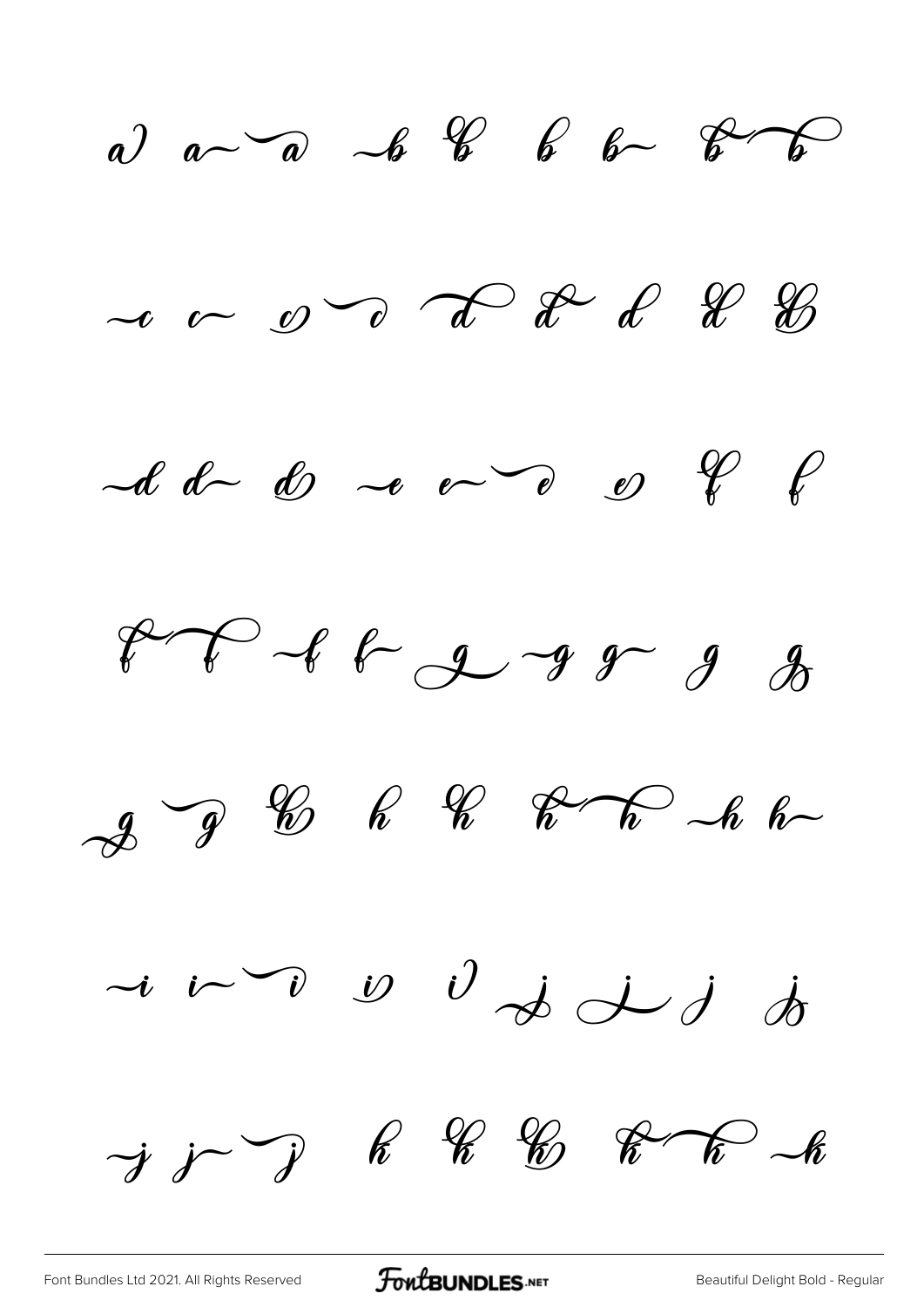$k\sim$   $\frac{1}{2}$   $\ell$   $\frac{1}{2}$   $\ell$   $\frac{1}{2}$   $\ell$   $\ell$   $\frac{1}{2}$   $\frac{1}{2}$  $\begin{pmatrix} m & m & m \end{pmatrix}$   $\begin{pmatrix} -n & n \\ m & m \end{pmatrix}$   $\begin{pmatrix} n & m \\ m & m \end{pmatrix}$  $\sim$   $\circ$   $\sim$   $\circ$   $\circ$   $\sim$   $\circ$   $\circ$   $\sim$   $\circ$   $\sim$   $\circ$  $\overline{P}$  a  $\overline{V}$   $\overline{V}$   $\overline{V}$   $\overline{V}$   $\rightarrow$   $\overline{V}$  $\int_{\mathcal{V}} \mathcal{Q} \mathcal{P} \mathcal{P} \mathcal{P} \mathcal{P}$   $\tau$   $\tau$   $\tau$   $\tau$   $\tau$  $u \sim w$  w  $v$   $\sim v \sim v$   $\sim w$  $w\sim w$   $w$   $\sim$   $v\sim$   $v$   $\sim$   $v$